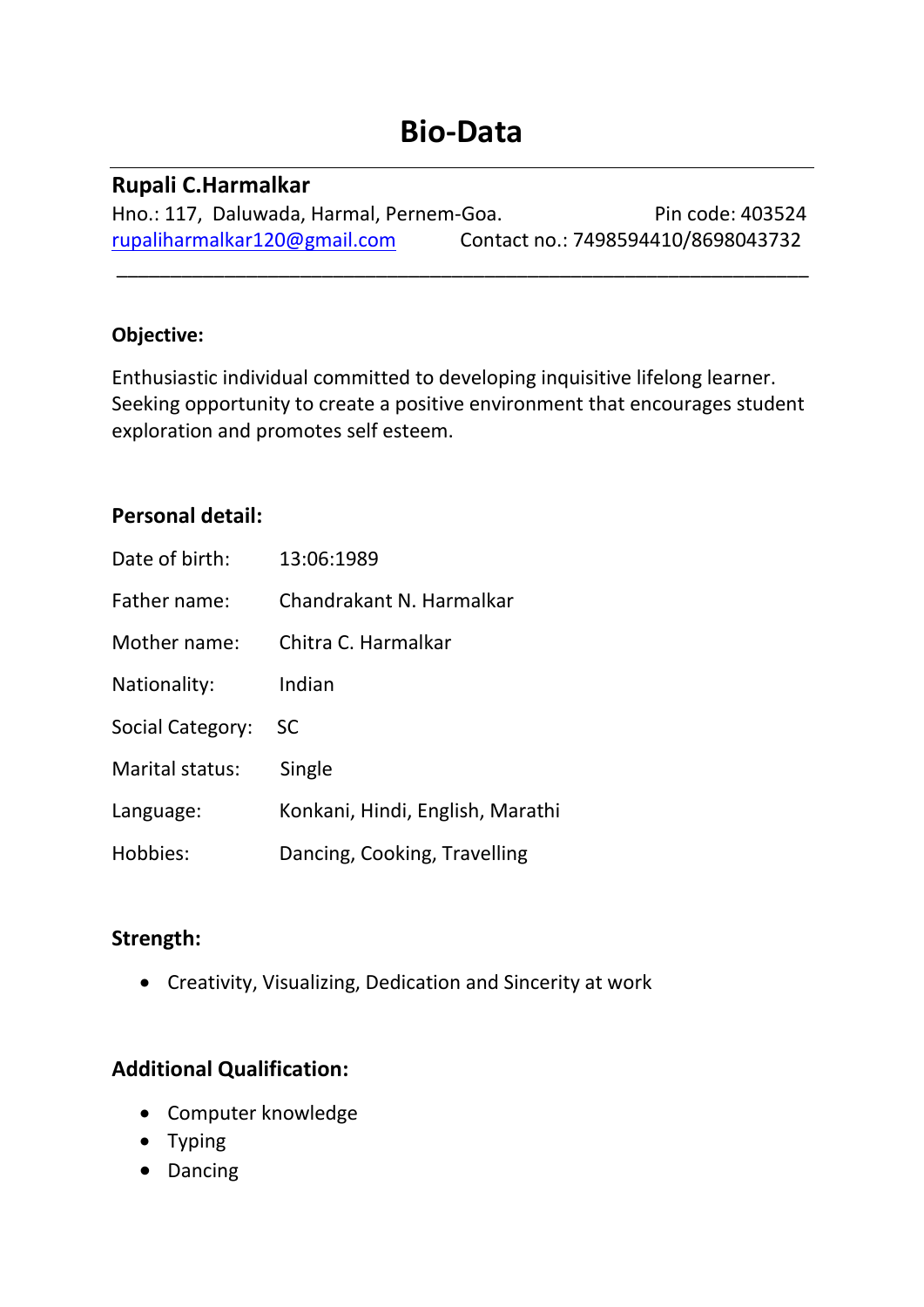# **Educational Qualification:**

| <b>Degree</b> | Name Of The<br><b>Institution</b>             | Board /<br><b>University</b> | <b>Subject</b>       | <b>Year Of</b><br><b>Passing</b> |
|---------------|-----------------------------------------------|------------------------------|----------------------|----------------------------------|
| <b>NET</b>    | <b>NTA</b>                                    | <b>NTA</b>                   | Konkani              | 2020                             |
| B.ed          | Pragati Women's<br>College - Mumbai           | <b>SNDT</b><br>University-   | History<br>/Hindi    | 2020                             |
| M.A           | Goa University -<br>Taligao                   | Goa<br>University            | Konkani              | 2015                             |
| B.A           | St. Xaveria College-<br>Mapusa                | Goa<br>University            | Konkani<br>/ History | 2012                             |
| H.S.S.C       | St. Theresa Higher<br><b>Secondary School</b> | Goa Board                    |                      | 2009                             |
| S.S.C         | St. Theresa High<br>School                    | Goa Board                    |                      | 2007                             |

#### **Personality:**

- Effective communication skills
- Able to work in a team
- Hard working, Quick learner and Punctuality

#### **Co- curriculum Actives:**

- Participated in school competition and sport actives.
- Attended college tours various at historical places.
- At the university level participated in various actives like Yuva Mahostsav organised by Goa University.
- Participated in poetry competition like Konkani Poetry Reciting Competition organised by Kavita Trust.
- Participated in various dance actives